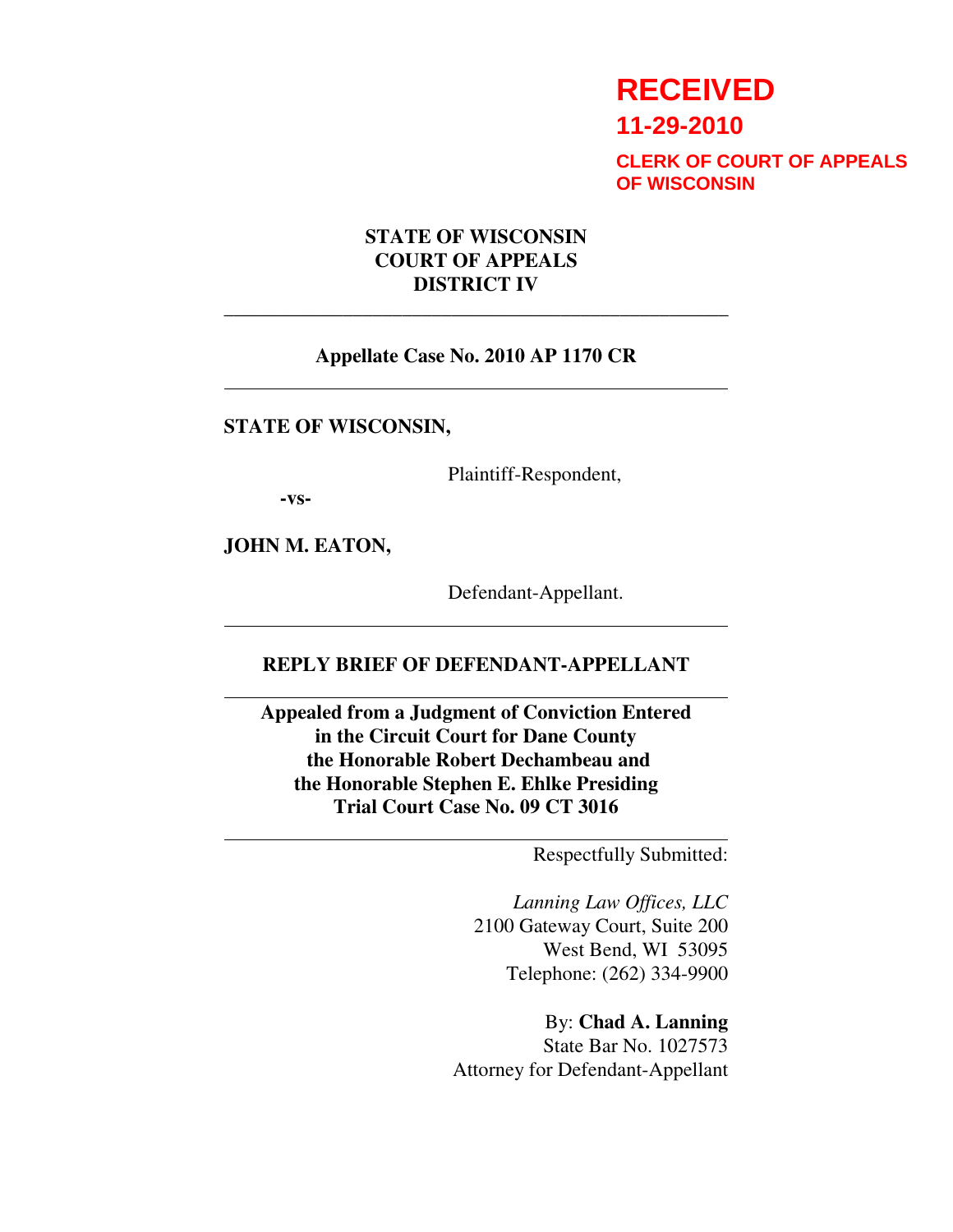#### **ARGUMENT**

# **LAW ENFORCEMENT LACKED REASONABLE SUSPICION TO DETAIN MR. EATON.**

 The question of whether an investigatory traffic stop violated a driver's constitutional rights because it was not based on reasonable suspicion is a question of constitutional fact. *State v. Post*, 2007 WI 60 ¶8, 733 N.W.2d 634. A question of constitutional fact is a mixed question of law and fact to which appellate courts apply a two-step standard of review. *Id*. First, appellate courts review the trial court's findings of historical fact under the clearly erroneous standard. *Id*. Second, appellate courts independently review the application of those facts to constitutional principles. *Id*.

 The burden of establishing that an investigatory traffic stop is reasonable falls on the State. *State v. Taylor*, 60 Wis. 2d 506, 519, 210 N.W.2d 873 (1973).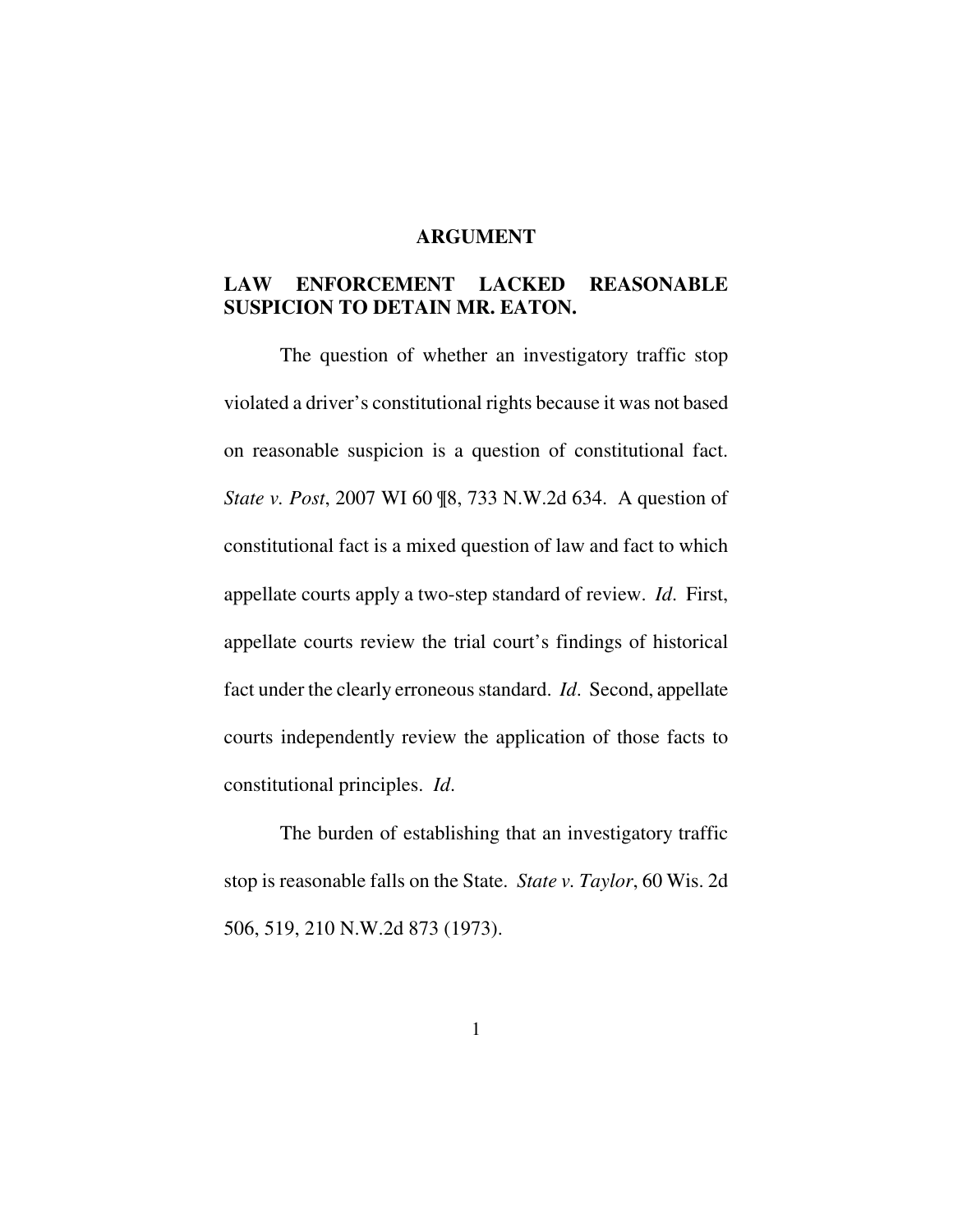# **A. Speed.**

 The State continues to argue in its brief that Officer Stelter was justified in stopping Mr. Eaton because Officer Stelter estimated that Mr. Eaton was "traveling at least 10 miles per hour over the posted 35 mile per hour" speed limit. (State's br. at 10) Thus, the State has chosen to ignore the officer's subsequent testimony on cross-examination where he admitted that he had no idea exactly how fast Mr. Eaton was going. (R26 at 13.) More troubling, however, is the State's refusal to acknowledge that the circuit court rejected the officer's estimation of speed.

 Specifically, while the circuit court stated that the officer testified that the vehicle was traveling in excess of the speed limit, the circuit court could not determine whether that testimony was "right or wrong" based on the evidence before it. (R26 at 30.)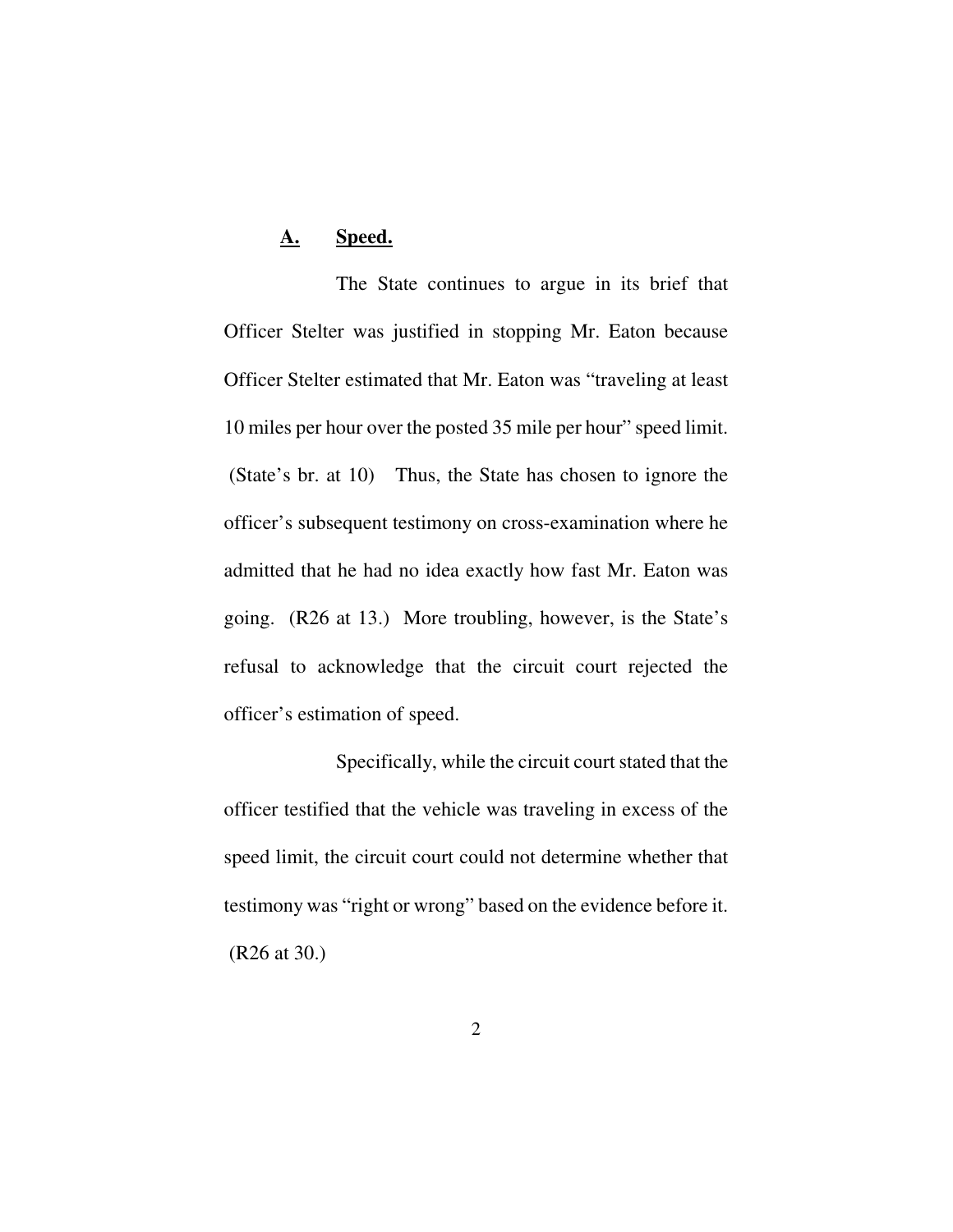Importantly, had the circuit court accepted the officer's estimation of speed, there would have been probable cause for the stop making the circuit court's determination of reasonable suspicion unnecessary.<sup>1</sup>

 The circuit court's inability to determine if the officer's estimation of speed was "right or wrong" was based on the State's failure to prove the speed allegations, i.e. the lack of foundation to support the officer's testimony. Again, Mr. Eaton had previously objected to the officer's testimony as follows:

| Officer: | As I was patrolling, a vehicle approached<br>me from the rear traveling at a high rate of<br>speed. I would estimate the vehicle speed as<br>approximately 45 miles an hour. |
|----------|------------------------------------------------------------------------------------------------------------------------------------------------------------------------------|
|          | Attorney: Objection, foundation as vehicle speed estimate.                                                                                                                   |
| Court:   | The objection is sustained on foundation<br>grounds. You can lay a foundation.                                                                                               |

<sup>-</sup>1 The State even argued to the circuit court that the officer had probable cause to stop Mr. Eaton based on the officer's speed observations. (R26 at 22.) The State has not argued on appeal that the circuit court erred by failing to find the stop was supported by probable cause and has waived that argument.

Attorney: Ask the answer be stricken.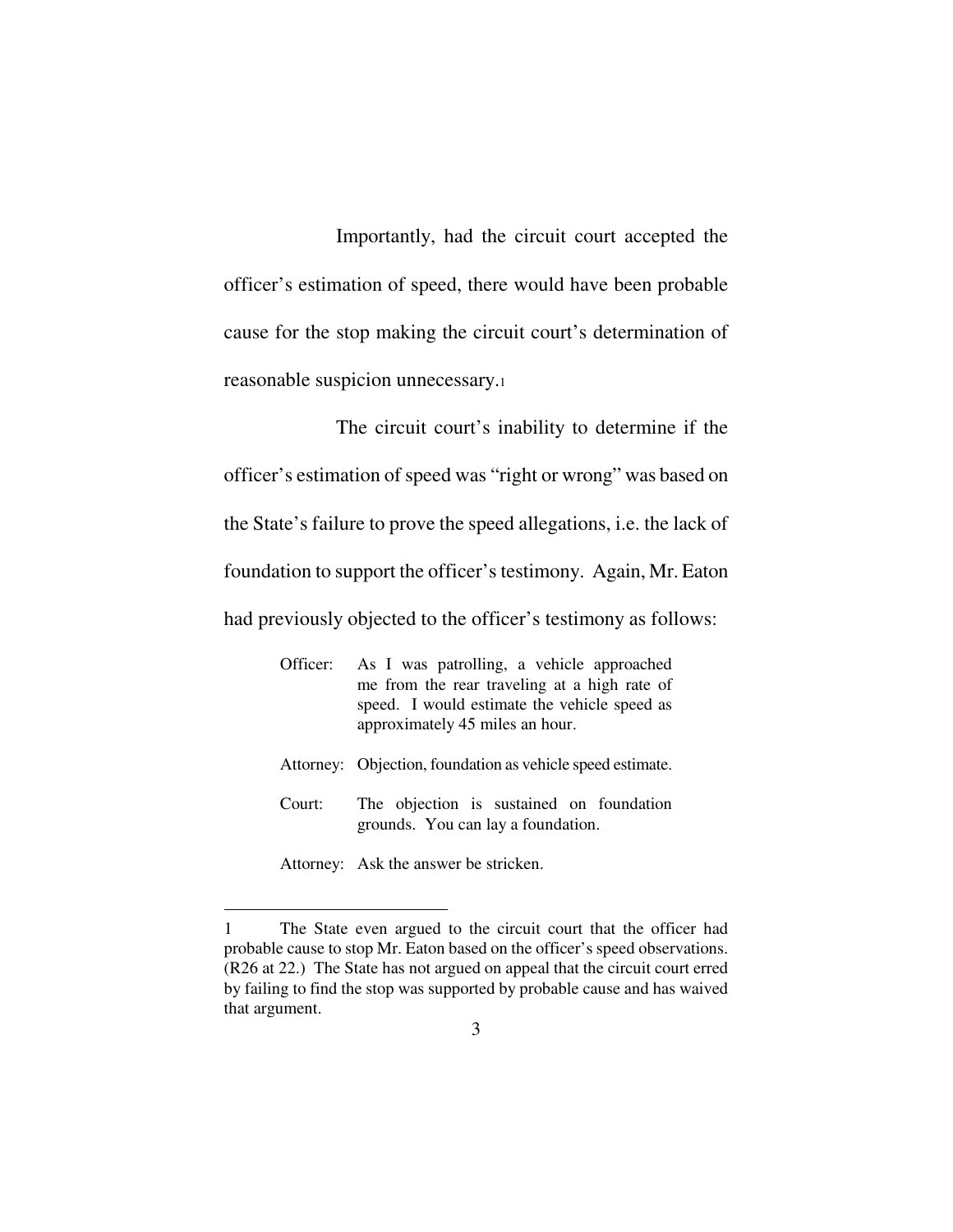| Court:    | The answer is stricken.                                                                                                                                        |
|-----------|----------------------------------------------------------------------------------------------------------------------------------------------------------------|
| State:    | Officer, at approximately what speed were you<br>driving at this time?                                                                                         |
| Officer:  | I was traveling at approximately 32 miles per<br>hour.                                                                                                         |
| State:    | When you observed this other vehicle, was it<br>approaching at a very fast rate?                                                                               |
| Officer:  | It was approaching at a high rate of speed.                                                                                                                    |
| Attorney: | Objection as to the characterization of high rate<br>of speed. There's no foundation for this.                                                                 |
| Court:    | The objection is overruled. The answer can<br>stand.                                                                                                           |
| State:    | Based on your training and experience, how fast<br>would you estimate that this car was traveling in<br>order to close the distance between you and<br>itself? |
| Officer:  | I would estimate the speed at approximately 45<br>miles per hour.                                                                                              |
| Attorney: | Objection, foundation.                                                                                                                                         |
| Court:    | Sustained.                                                                                                                                                     |
|           | Attorney: Ask the answer be stricken.                                                                                                                          |
| Court:    | The answer is stricken.                                                                                                                                        |
| State:    | Officer Stelter, in the course of your training,<br>have you been trained to detect, to estimate the<br>of vehicles coming from<br>speed<br>various            |

directions both towards and away from you?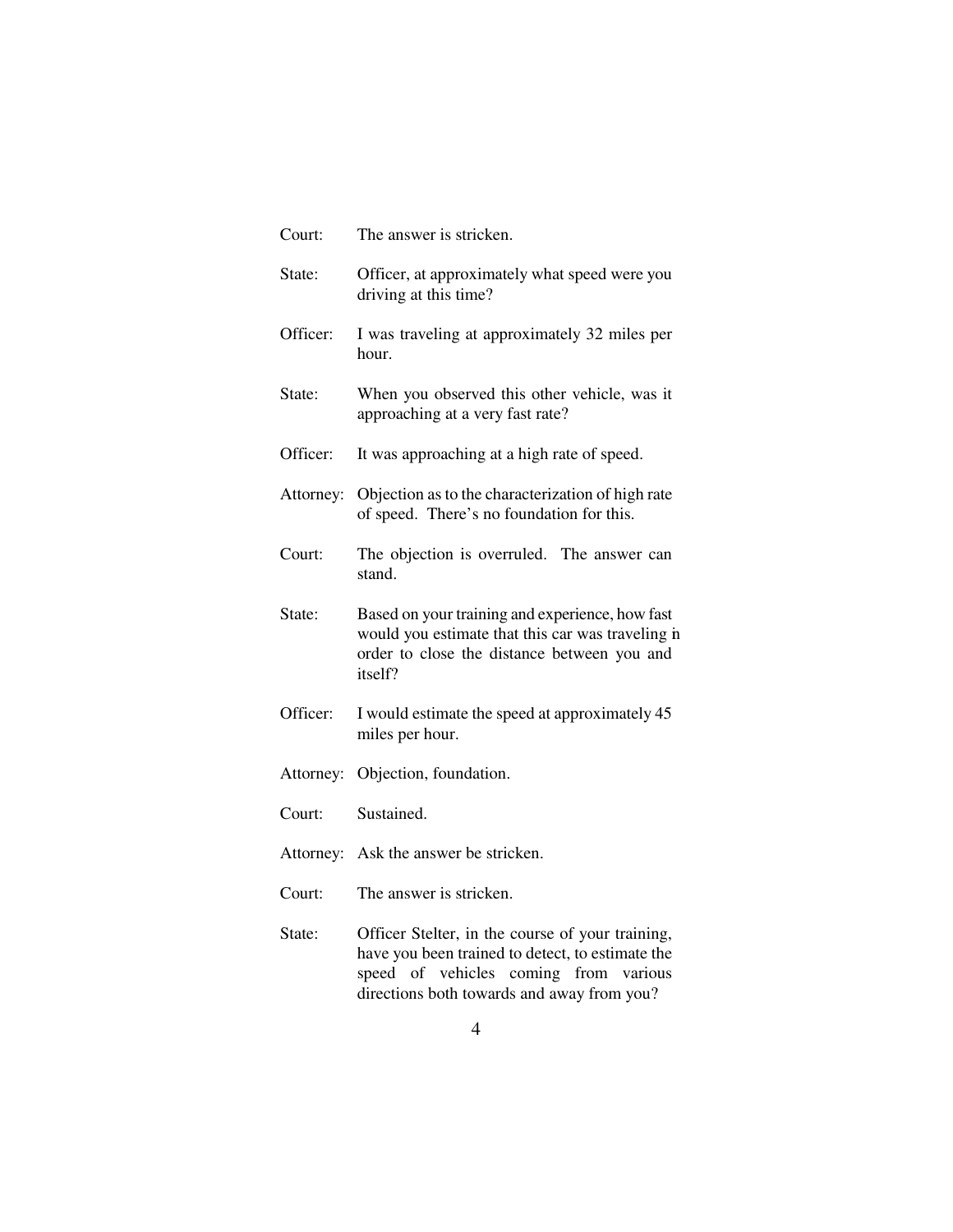| Officer:          | I have.                                                                                                                        |
|-------------------|--------------------------------------------------------------------------------------------------------------------------------|
| State:            | And based on your training, would you estimate<br>that this car was traveling at a rate higher than<br>the posted speed limit? |
| Officer: I would. |                                                                                                                                |
|                   | Attorney: Objection, foundation.                                                                                               |
| Court:            | Overruled.                                                                                                                     |
| State:            | Based on your estimation, what would that<br>speed be?                                                                         |
| Officer:          | Approximately 45 miles per hour.                                                                                               |
|                   | Attorney: The same objection, Judge.                                                                                           |
| Conrt             | Overruled. The answer can stand.                                                                                               |

(R26 at 5-7.)

 Again, the officer's statement that he was trained to estimate the speed of vehicles coming towards him is meaningless in this case without more information. The circuit court needed a foundation for the officer's testimony consisting of an explanation that the officer's training in speed estimation was for vehicles approaching him from behind while he was in motion in the same direction. For example, the officer would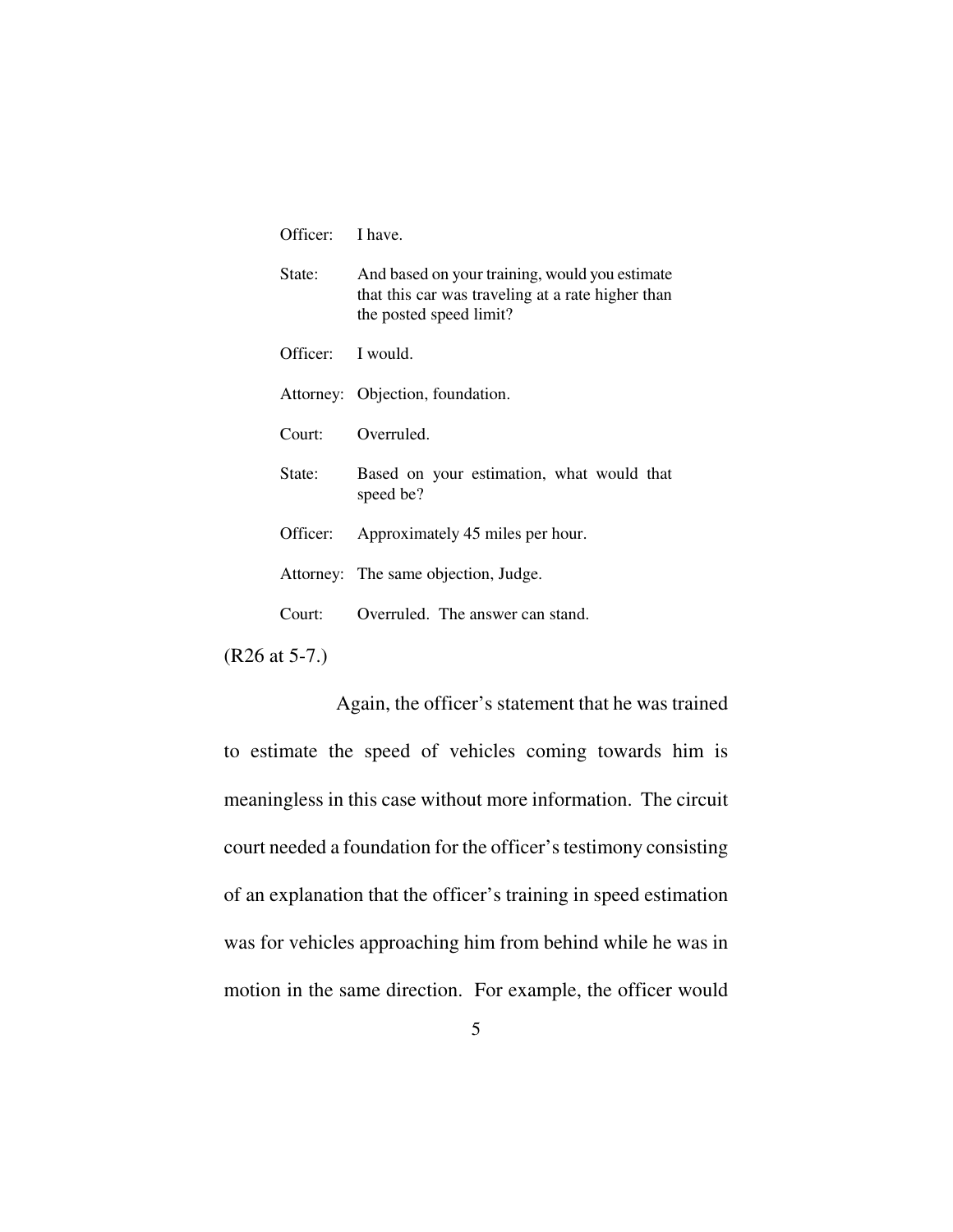need to have testified that his speed estimation training consisted

of:

- driving down the road at around 30 miles per hour;
- looking in his rearview mirror/side mirror/over his shoulder;
- locating reference points over the glare of oncoming headlights at night; and
- observing the suspect vehicle over some minimum period of time.

 Moreover, even assuming that the officer had such training, there is nothing in the record that he was in a position to judge Mr. Eaton's alleged speed, saw any reference points or that he observed Mr. Eaton's vehicle long enough to make any estimation of speed. *See City of Milwaukee v. Berry*, 44 Wis. 2d 321, 324, 171 N.W.2d 305 (1969)(holding that while it is difficult to estimate the speed of a vehicle moving in the opposite direction, it is at least possible.)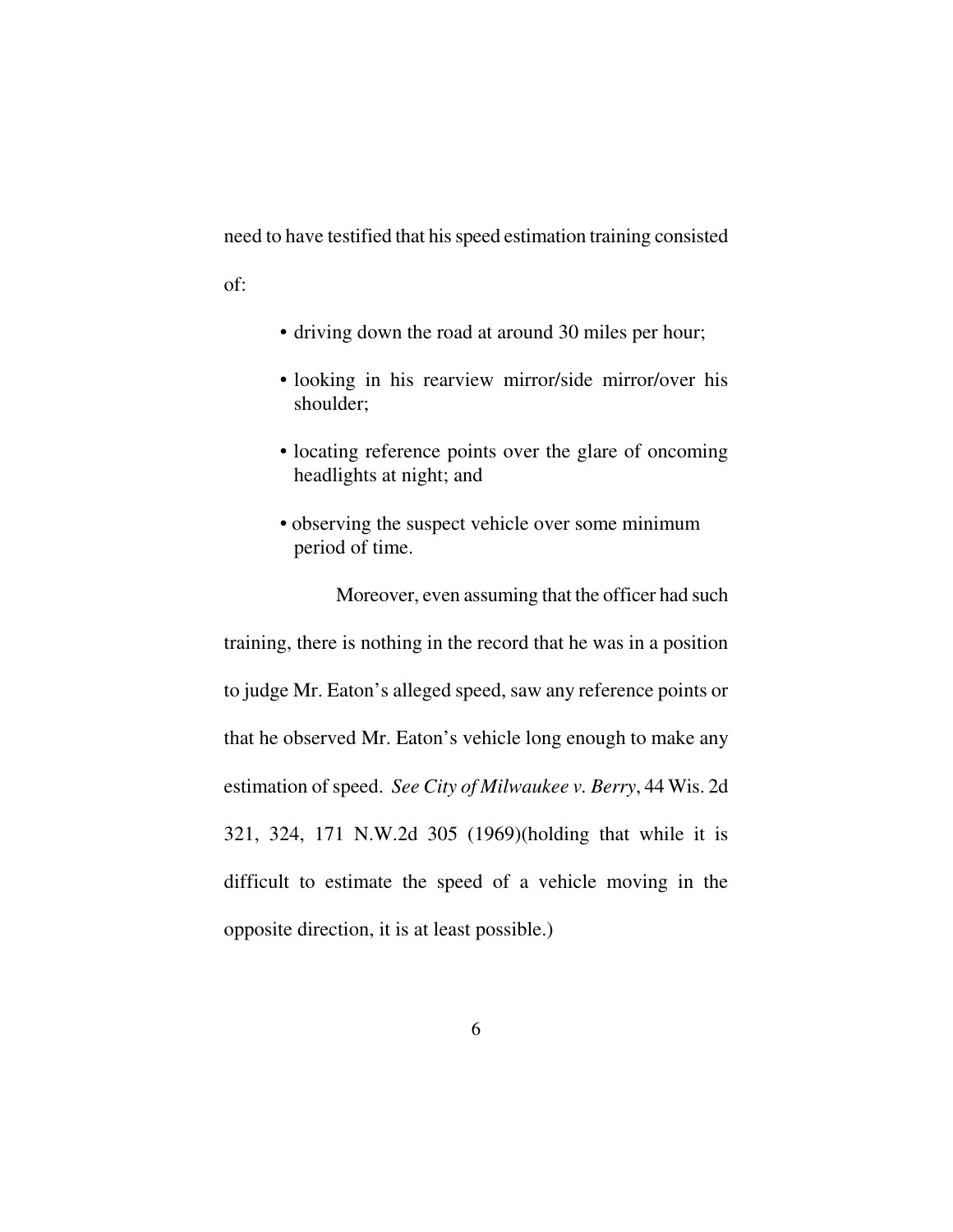Therefore, all of the officer's testimony regarding speed in this case should have been completely discounted because the proper foundation was not provided. Thus, any reference to speed should not have been used in the totality of the circumstances to justify the stop of Mr. Eaton.

#### **B. Slowing and Reluctantly Passing the Officer.**

 Similar to its argument above, the State continues to argue in its brief that Officer Stelter was justified in stopping Mr. Eaton, in part, because Mr. Eaton was attempting to prevent the officer from seeing his rear license plate. (State's br. at 10-

11, 13.) Specifically, the State argued in its brief:

Specifically, Officer Stelter observed the defendant traveling at a high rate of speed, after bar time, **slowing down of vehicle [sic] to prevent the officer from obtaining vehicle information**. . . . These facts, when taken together give rise to the reasonable suspicion necessary. . . .

(State's br. at 13.)(emphasis added).

The circuit court did not make a finding that Mr.

Eaton was suspiciously attempting to prevent the officer from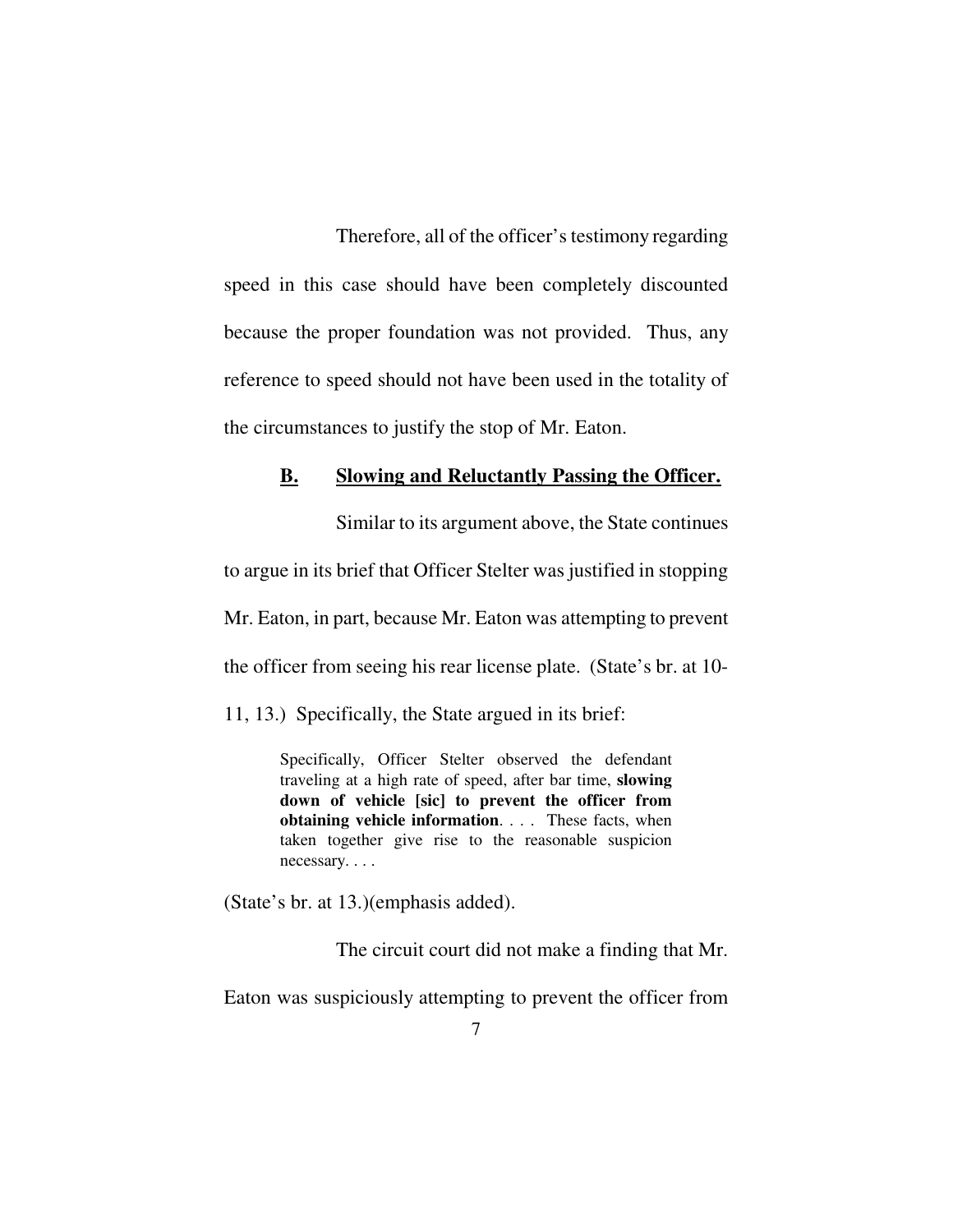observing his rear license plate. To the contrary, as the State admitted, the circuit court held that Mr. Eaton's slowing down was not "too unusual." (State's br. at 11.); (R26 at 30.) Moreover, the State makes no argument that the circuit court's finding was erroneous.

 The circuit court did hold it would add the fact that Mr. Eaton slowed down with all the other circumstances of the case. (R26 at 30.) However, the fact that Mr. Eaton slowed down in response to the officer's driving behavior should not be a factor considered by this Court in determining whether the officer had reasonable suspicion to stop him.

 For example, the law does not condone the successful prosecution of offenses that are caused by the state's agents. *See State v. Brown*, 107 Wis. 2d 44, 55, 318 N.W.2d 370 (1982). Likewise, the law should not condone a law enforcement officer creating a situation where he knows citizens will slow down, and then stop them for slowing down.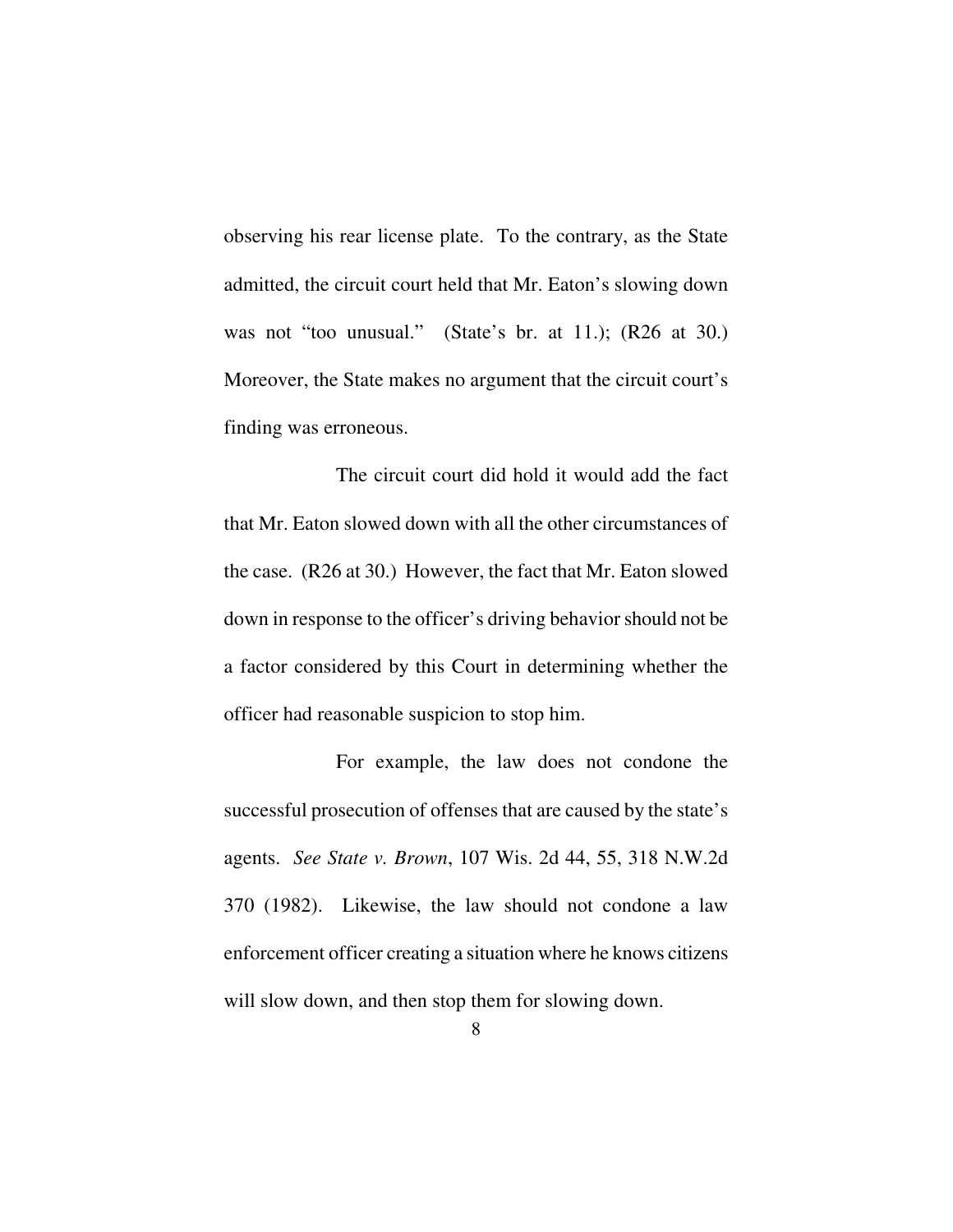Again, the officer knew he was driving below the speed limit and knew that the driving public would be reluctant to pass him even if they were going the speed limit. (R26 at 14, 19.) Officer Stelter should not be allowed to harry drivers into making unusual maneuvers such that he would then be "justified" in stopping them based on their reactions.

 Accordingly, because the officer's own driving behavior induced Mr. Eaton's "not too unusual" driving behavior, it should not have been considered under the totality of the circumstances to justify his stop.

# **C. Weaving.**

 The State relies on the circuit court's finding that the officer observed Mr. Eaton weaving in his lane of travel even though that testimony was contradicted by the video. Specifically, the officer testified, in part, regarding the weaving and the video as follows: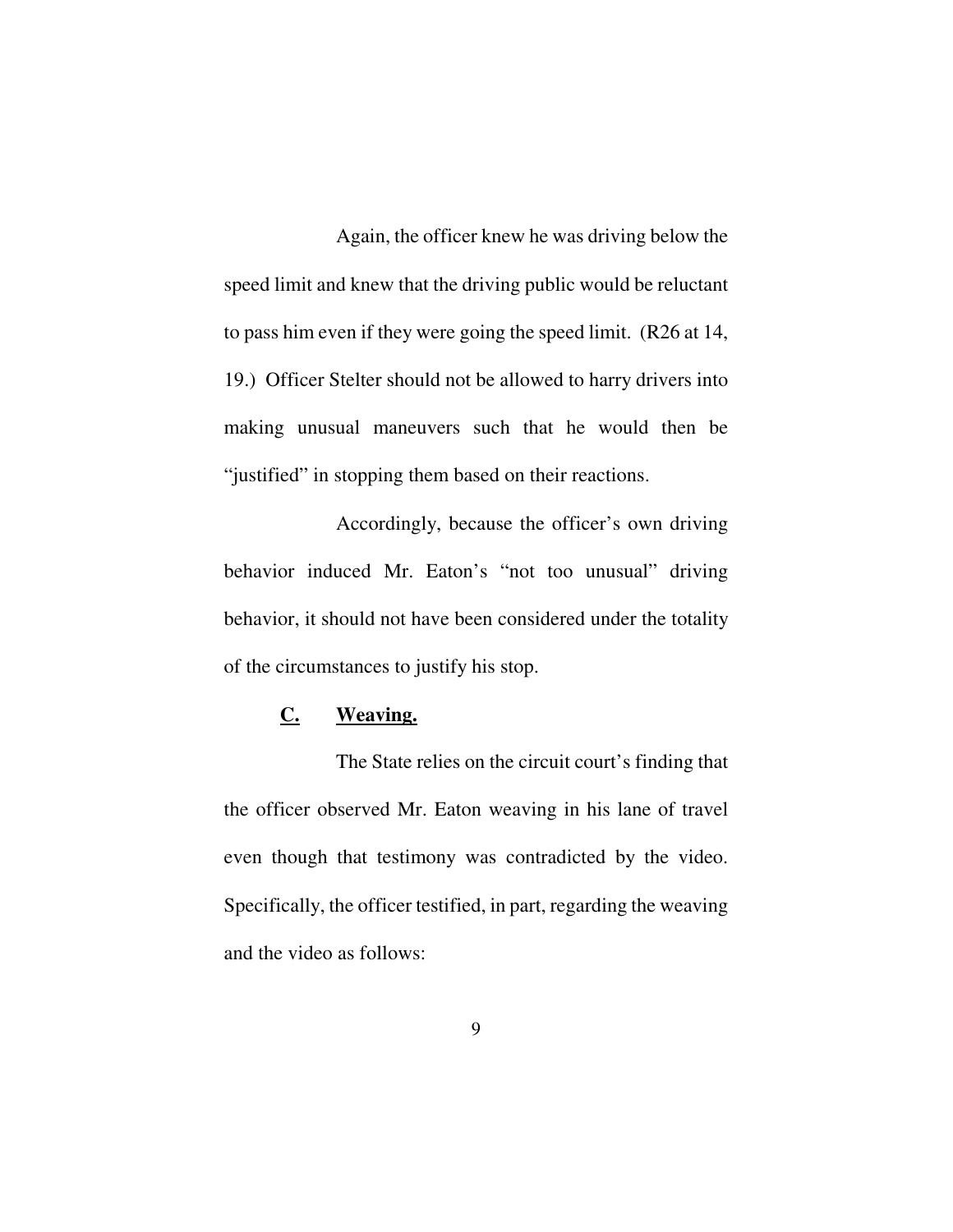- Attorney: But you indicated the weaving was pretty pronounced, but you described it as being two to three feet to the right and two to three feet to the left, right?
- Officer: Yeah.
- Attorney: It would be fairly obvious weaving, right?
- Officer: Yes.
- Attorney: Now, when you got behind Mr. Eaton's vehicle, your squad camera became activated; is that right?
- Officer: Yes, I activated it.
- Attorney: So from the period of time that you pulled behind the Eaton vehicle to the period of time that the traffic stop occurs, it's - - it's caught on your camera; is that right?
- Officer: That's correct.

Attorney: Judge, at this point in time I would like to play that portion of the video for the court.

- Court: Go ahead.
- Attorney: And what I'd like for you to do, Officer, is watch the screen, if you could, and if you need to reposition yourself, feel free, but what I'd like for you to do is simply identify to the Court whether you see the two to three feet weaving maneuvers that you've previously testified to?

[Video played.]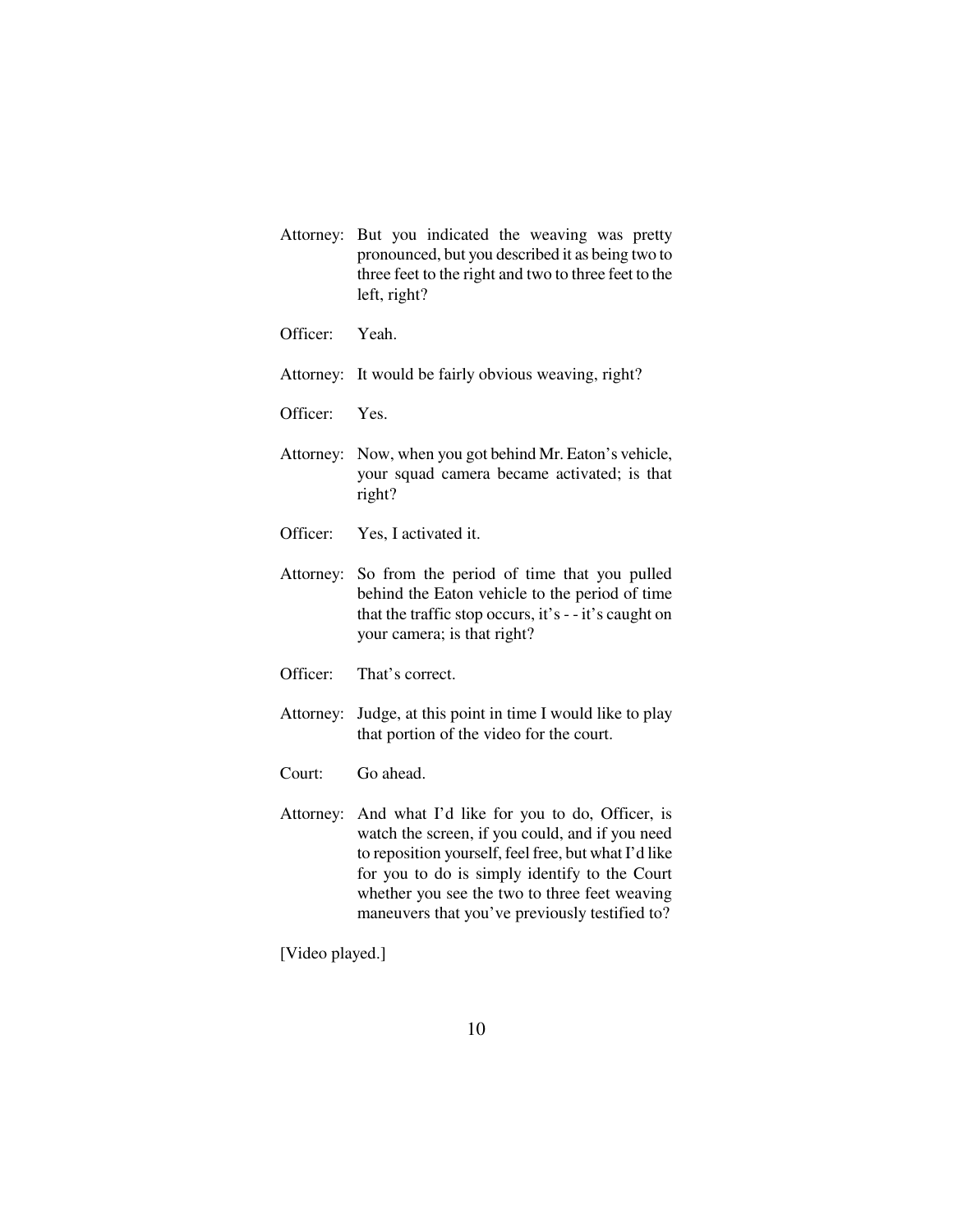| Attorney: That would be the point in time where you |
|-----------------------------------------------------|
| posed yourself behind his vehicle? That would       |
| be the point in time when the traffic stop is       |
| initiated?                                          |

Officer: Yes.

Attorney: That was a yes to the last two questions. Thank you.

[Video marked and received into evidence.]

- Attorney: Officer, you had a chance to watch the video of the driving that we previously played; is that correct?
- Officer: That's correct.

#### Attorney: **Was the two to three feet lane deviation that you previously testified to visible to you when you watched the video?**

Officer: **No, it was not.**

(R26 at 15-18.)(emphasis added).

Likewise, the circuit court acknowledged that the

video did not support the officer's testimony. (R26 at 29.)

Specifically, the court stated:

He's looking at it with the naked eye and **he sees this weaving. There's no evidence that it wasn't other than the video**. Which in my view, which I guess is important here, in my view as [sic] evidence, it really doesn't show much. So, you know, I have to - - I have to completely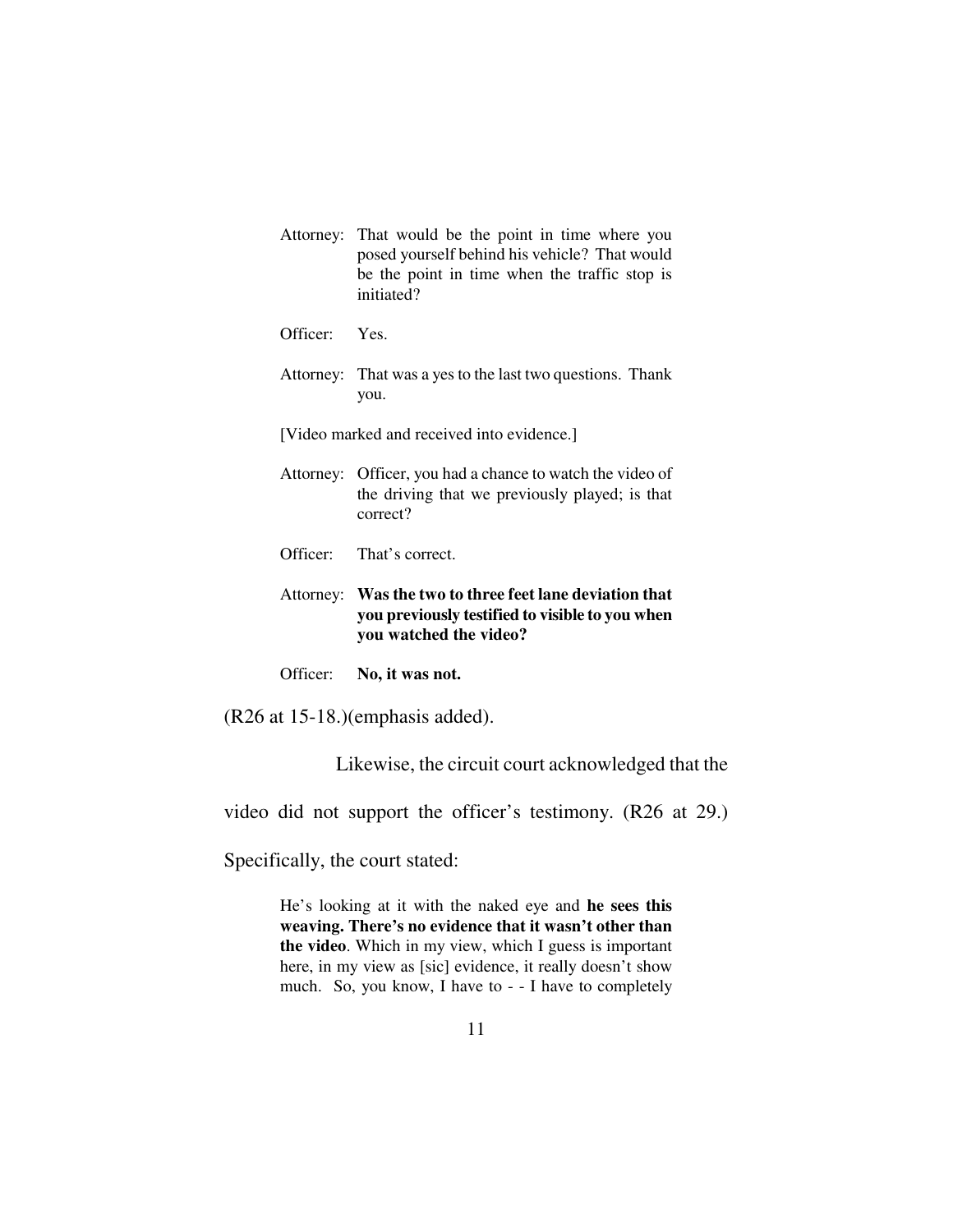discount the video because I don't think it - - I don't think it's the best evidence.

(R26 at 29.)(emphasis added).

 Importantly, the circuit court's statement that the "video, as so many of those and, quite frankly, in most of them that I've seen in my time on the bench are, if not worthless, pretty close to it because it really doesn't show what one would see with the naked eye," shows a bias against videos. (R26 at 28.) Moreover, the circuit court's ruling was based partially on evidence, i.e., other videos from other cases, which were not before the court in this case. Thus, the circuit court's findingrejecting the video- was contrary to the evidence and was clearly erroneous. *See State v. Popke*, 2009 WI 37, ¶20, 317 Wis. 2d 118, 765 N.W.2d 569.

 Importantly, the State does not cite to any portion of the video containing the alleged weaving. Rather, the State notes that the video had a "blurry glare" and that the officer was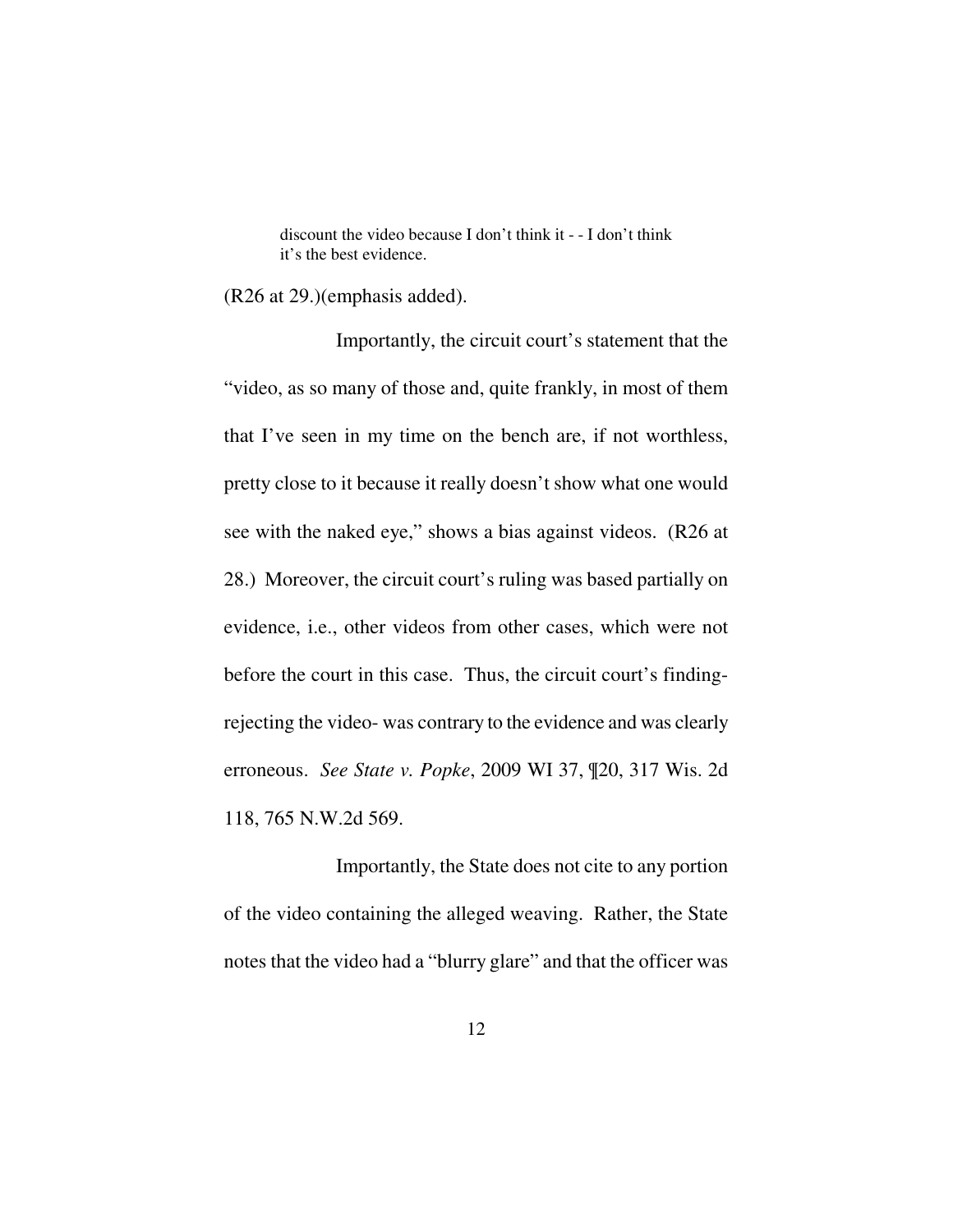able to see more than the camera fixed to his squad was capable

of capturing on video. *See* (State's br. at 11.)

Again, as Mr. Eaton argued at the motion hearing:

The quality of the video in this case certainly isn't poor. There's no deviating. There are no lights moving across the screen. This is a clear night and you have a clear view of the Eaton vehicle from approximately two to three car lengths behind which would have been the officer's vantage point. Clearly, **you would be able to see the Eaton taillights moving in accordance with the officer's description if, in fact, those instances of lane deviations were as pronounced as he described**.

(R26 at 26.)(emphasis added).

 Therefore, the circuit court's finding that Mr. Eaton had in fact weaved in his lane was unsupported by the record and was clearly erroneous. Thus, the reported weaving should not have been used in the totality of the circumstances to

justify the stop of Mr. Eaton.

## **D. Stopping at the Yellow Light and Blinker.**

 The State agreed in its brief that it is legal to stop at a flashing yellow light. (State's br. at 12.) The State,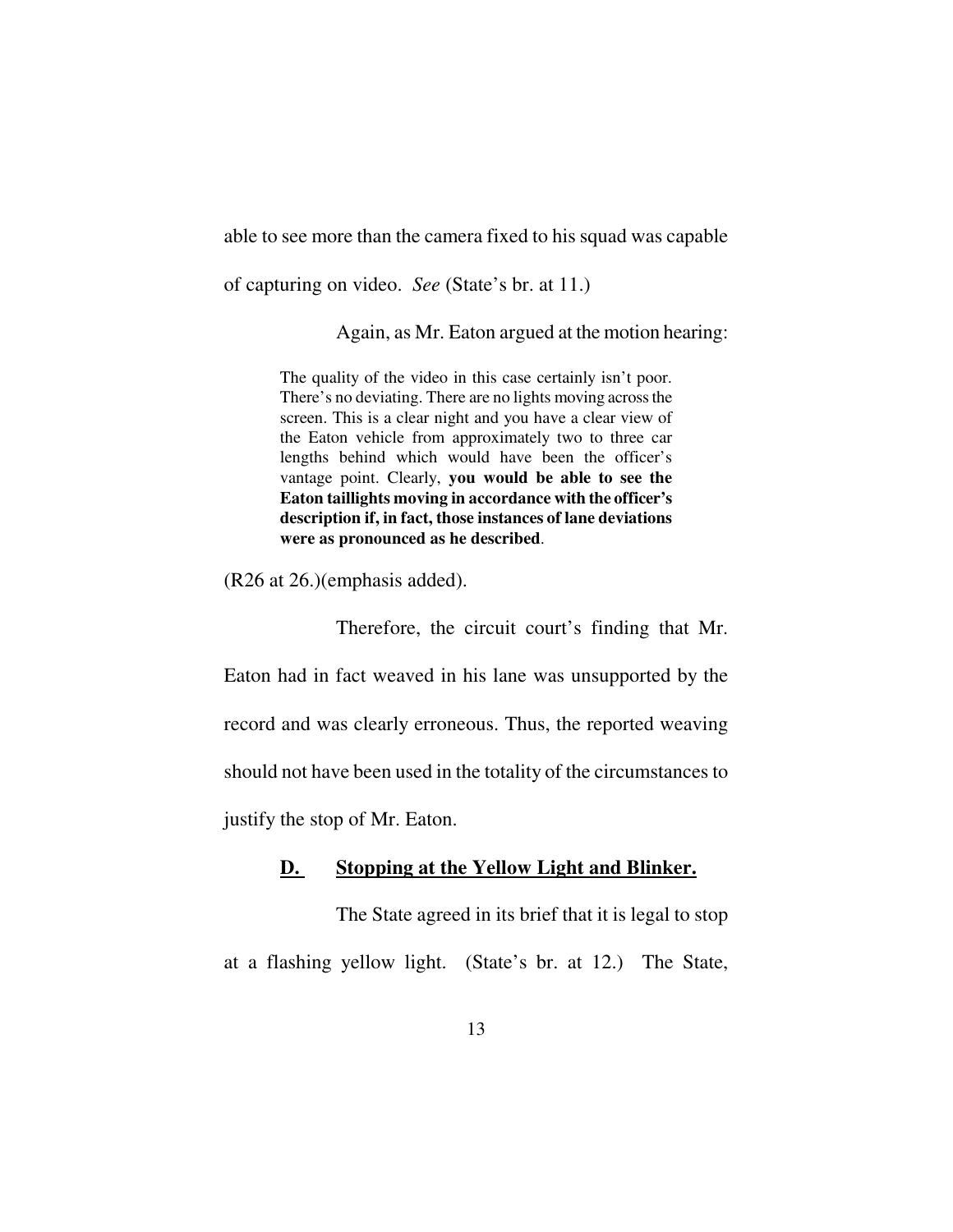however, then argued that the officer was justified in detaining Mr. Eaton because stopping at a yellow light "could place other drivers at risk especially if drivers follow the law and continue to proceed through the yellow flashing lights." (State's br. at 12.) The State's argument that cautiously stopping at a flashing yellow light is dangerous is without merit.

 First, other drivers could not legally drive through a yellow light "with caution" if doing so would place them "at risk" because of a vehicle stopped at the intersection. Second, if the State's argument was true, everyone slowing down or stopping at a stop light as the light turns from green to yellow, is equally placing other driver's at risk because other drivers may want to legally drive through the yellow light prior to it turning red. Lastly, the State certainly would not argue that Officer Stelter was endangering other traffic when he was intentionally drove below the speed limit prior to stopping Mr. Eaton.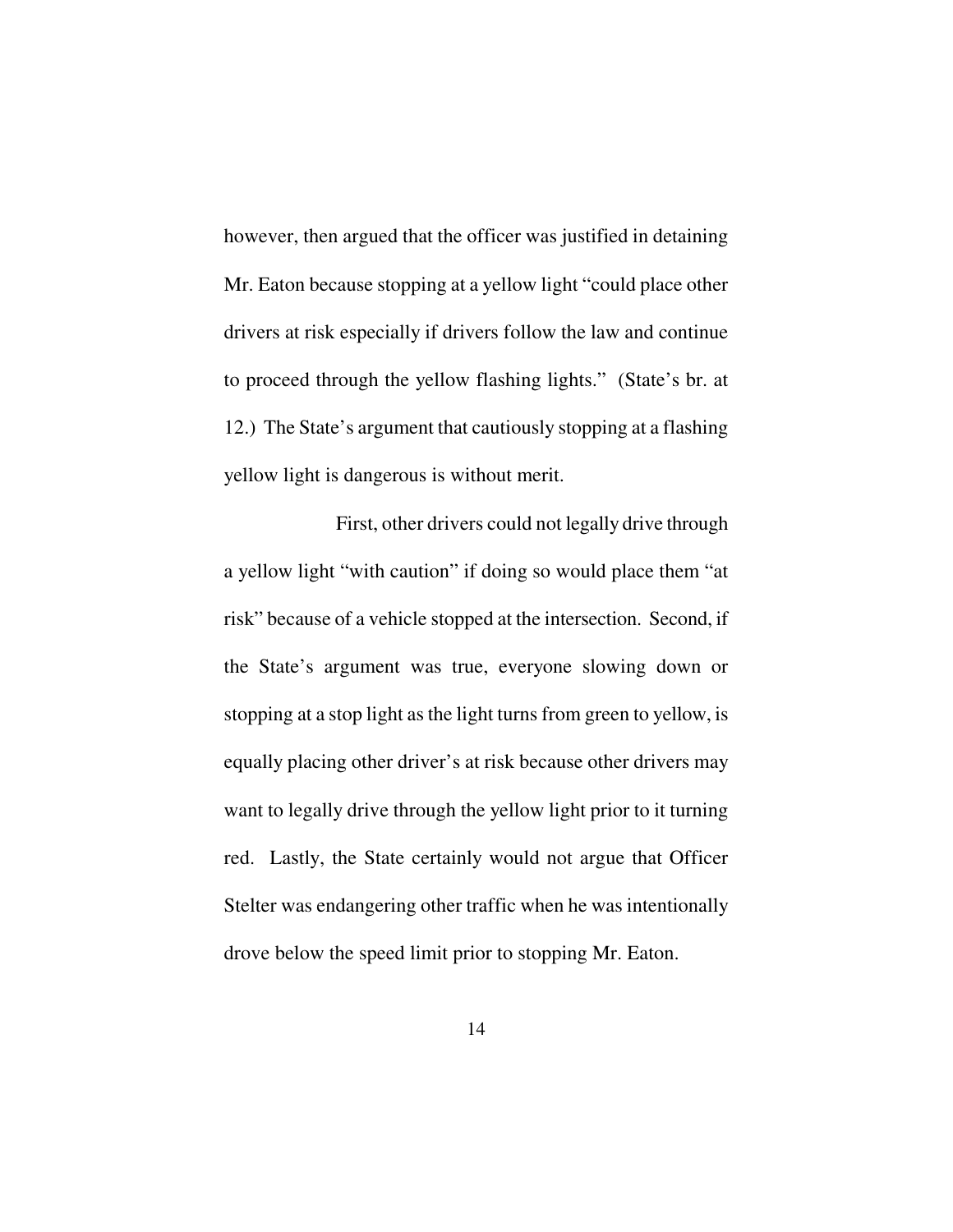The State does not address Mr. Eaton's turning on

his turn signal and then not turning as part of the totality of the circumstances and Mr. Eaton, therefore will not address it here.

## **E. The Totality of the Circumstances.**

 In the present case, the circuit court should have considered the following facts in its totality of the circumstances analysis:

- The officer was driving below the speed limit when he decided to follow a vehicle he perceived as driving faster than him, but at some unknown speed. (R26 at 13.);
- After Mr. Eaton's vehicle passed the officer, Mr. Eaton maintained the proper speed. (R26 at 19.);
- Mr. Eaton used a blinker and changed lanes. (R26 at 10.);
- Mr. Eaton stopped at a flashing yellow light. *Id*.
- Mr. Eaton committed no traffic violations; and
- Mr. Eaton's vehicle was stopped at 2:18A.M. (R26 at 11.)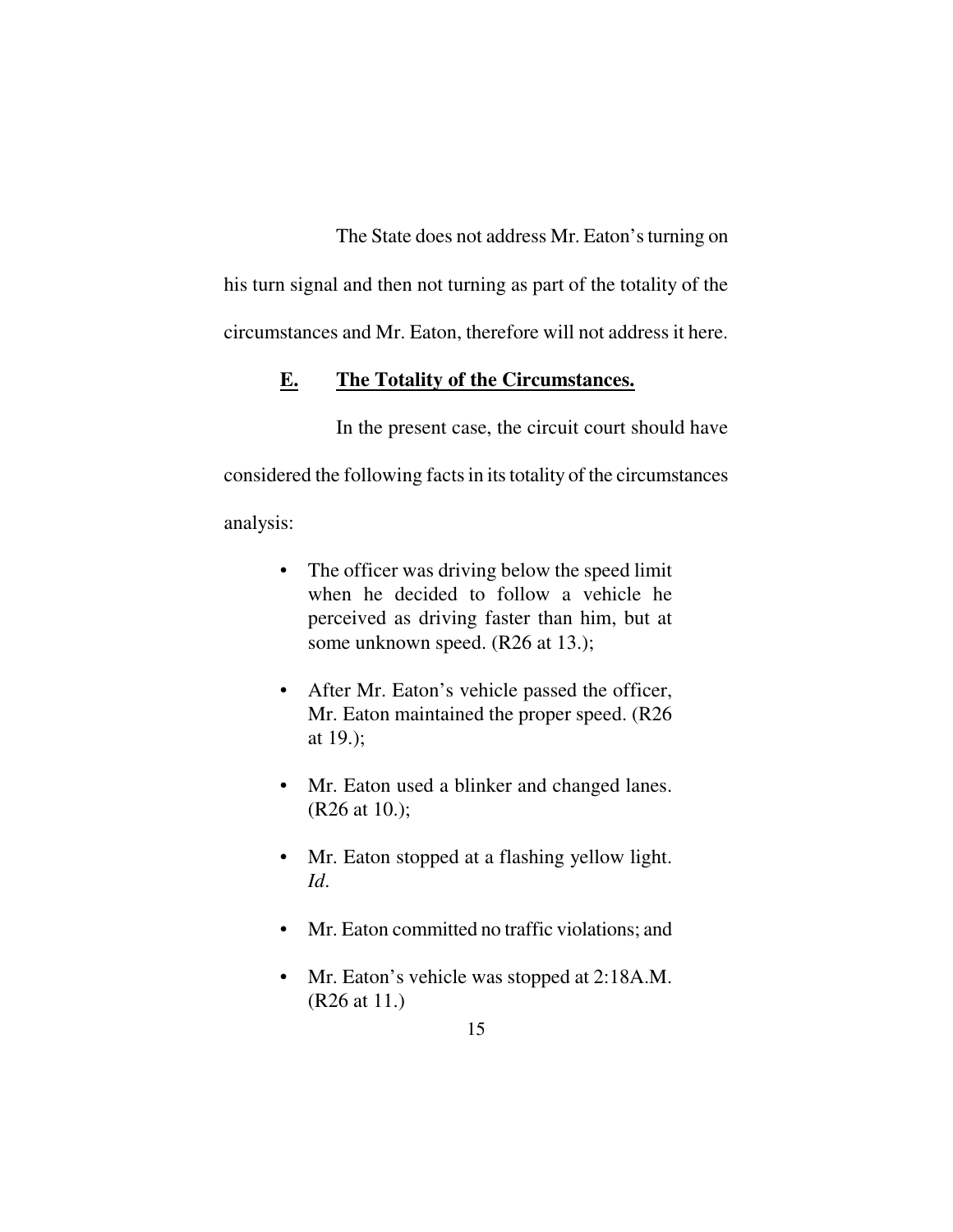Again, the burden of establishing that an investigatory traffic stop is reasonable falls on the State. *Taylor*, 60 Wis. 2d at 519. Under the facts of this case, a reasonable police officer, in light of their experiences, would not suspect that Mr. Eaton was committing the crime of Operating While Intoxicated.

Again, the circuit court incorrectly considered the additional factors of (1) the officer's determination of excessive speed; (2) that Mr. Eaton slowed down when the officer slowed down; and (3) that Mr. Eaton was weaving when determining that the officer had reasonable suspicion to stop him.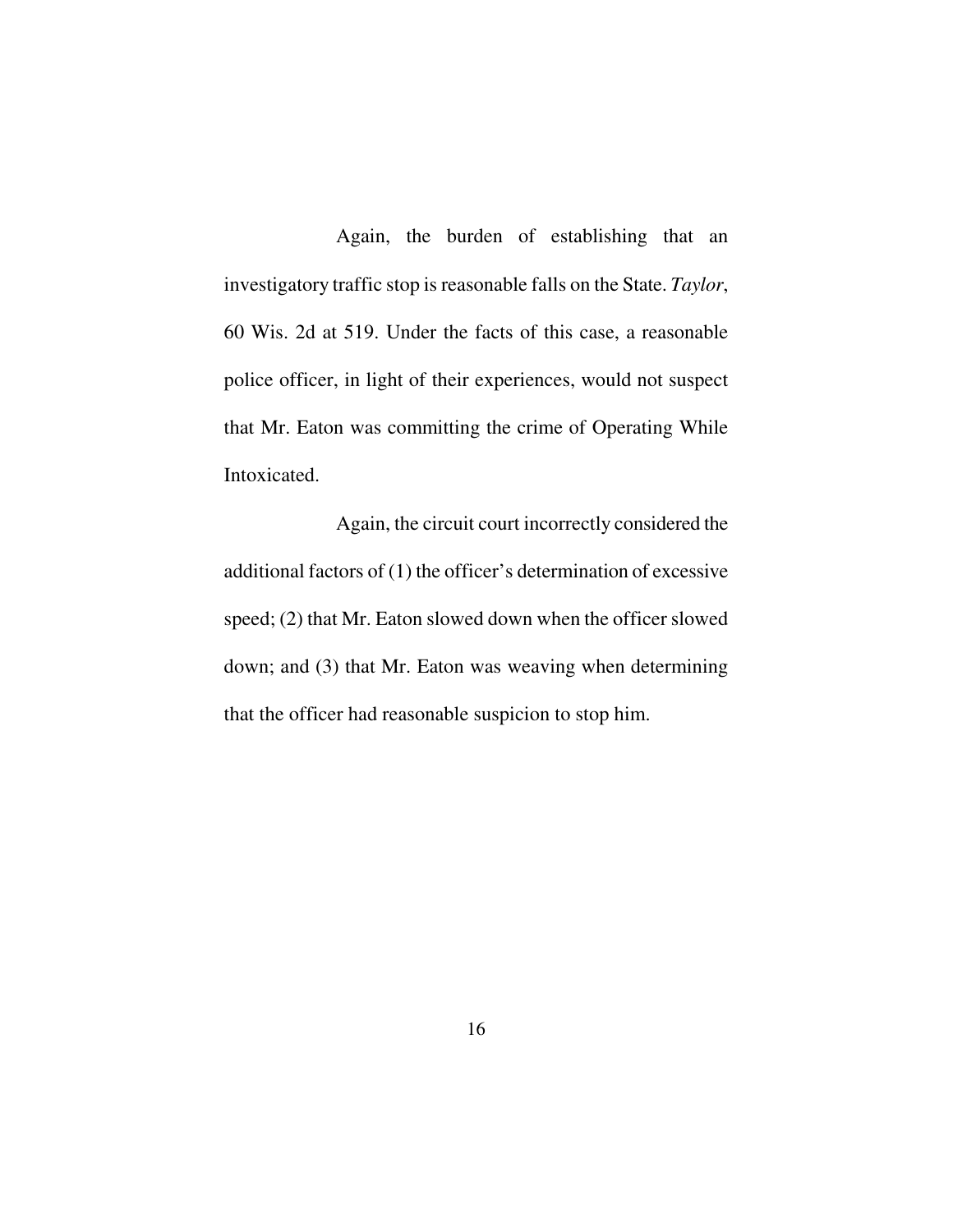## C**ONCLUSION**

 **WHEREFOR,** Mr. Eaton respectfully requests this

Court to reverse his conviction based on the trial court's failure

to suppress evidence.

Dated this \_\_\_\_\_ day of November, 2010.

Respectfully submitted,

# **LANNING LAW OFFICES, LLC**

By:

 **Chad A. Lanning** State Bar No. 1027573 Attorney for Defendant-Appellant